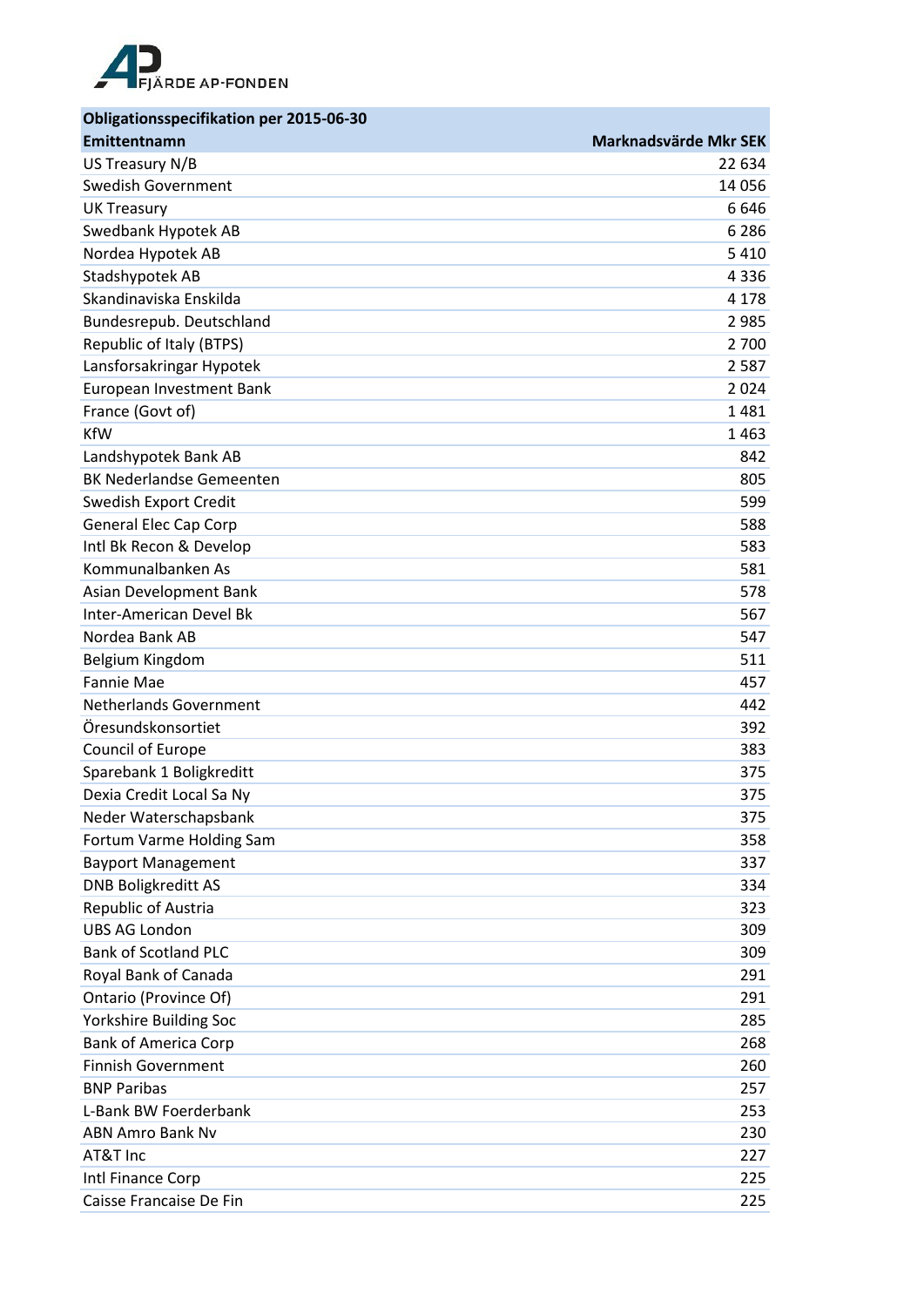

| <b>Obligationsspecifikation per 2015-06-30</b> |                       |
|------------------------------------------------|-----------------------|
| Emittentnamn                                   | Marknadsvärde Mkr SEK |
| Nord/LB Covered Fin Bnk                        | 223                   |
| JPmorgan Chase & Co                            | 222                   |
| <b>GE Capital UK Funding</b>                   | 215                   |
| Caisse D'Amort Dette Soc                       | 210                   |
| <b>Fms Wertmanagement</b>                      | 209                   |
| Jpn Bank For Int'L Coop                        | 209                   |
| Kommunekredit                                  | 208                   |
| Aareal Bank AG                                 | 208                   |
| <b>DNB Bank Asa</b>                            | 206                   |
| Swedbank AB                                    | 202                   |
| Aust & Nz Banking Group                        | 169                   |
| Abbey Natl Treasury Serv                       | 167                   |
| Neder Financierings-Maat                       | 167                   |
| NRW.Bank                                       | 166                   |
| <b>Transport For London</b>                    | 157                   |
| Dexia Credit Local                             | 154                   |
| Credit Suisse London                           | 147                   |
| Jab Holdings Bv                                | 145                   |
| Land Nordrhein-Westfalen                       | 144                   |
| <b>Barclays Bank PLC</b>                       | 135                   |
| <b>Municipality Finance PLC</b>                | 130                   |
| Intesa Sanpaolo Spa                            | 130                   |
| <b>Verizon Communications</b>                  | 128                   |
| Japan Fin Org Municipal                        | 128                   |
| Kommuninvest i Sverige                         | 124                   |
| <b>Vodafone Group PLC</b>                      | 124                   |
| <b>Goldman Sachs Group Inc</b>                 | 118                   |
| Development Bk of Japan                        | 116                   |
| SHB AB                                         | 114                   |
| Export-Import Bk Korea                         | 112                   |
| <b>HSBC USA Inc</b>                            | 110                   |
| European Union                                 | 105                   |
| Unedic                                         | 102                   |
| <b>CIE Financement Foncier</b>                 | 100                   |
| <b>General Electric Co</b>                     | 100                   |
| <b>KKR Group Finance Co lii</b>                | 100                   |
| TeliaSonera AB                                 | 100                   |
| Berkshire Hathaway Inc                         | 100                   |
| AXA Bank Europe Scf                            | 98                    |
| BPCE Sfh - Societe De Fi                       | 98                    |
| Nationwide Bldg Society                        | 88                    |
| <b>Investor AB</b>                             | 86                    |
| Bank of Ireland Mtge Bnk                       | 85                    |
| Unibail-Rodamco Se                             | 85                    |
| <b>VW Credit Inc</b>                           | 84                    |
| <b>Bank of New York Mellon</b>                 | 84                    |
| Norddeutsche Landesbank                        | 84                    |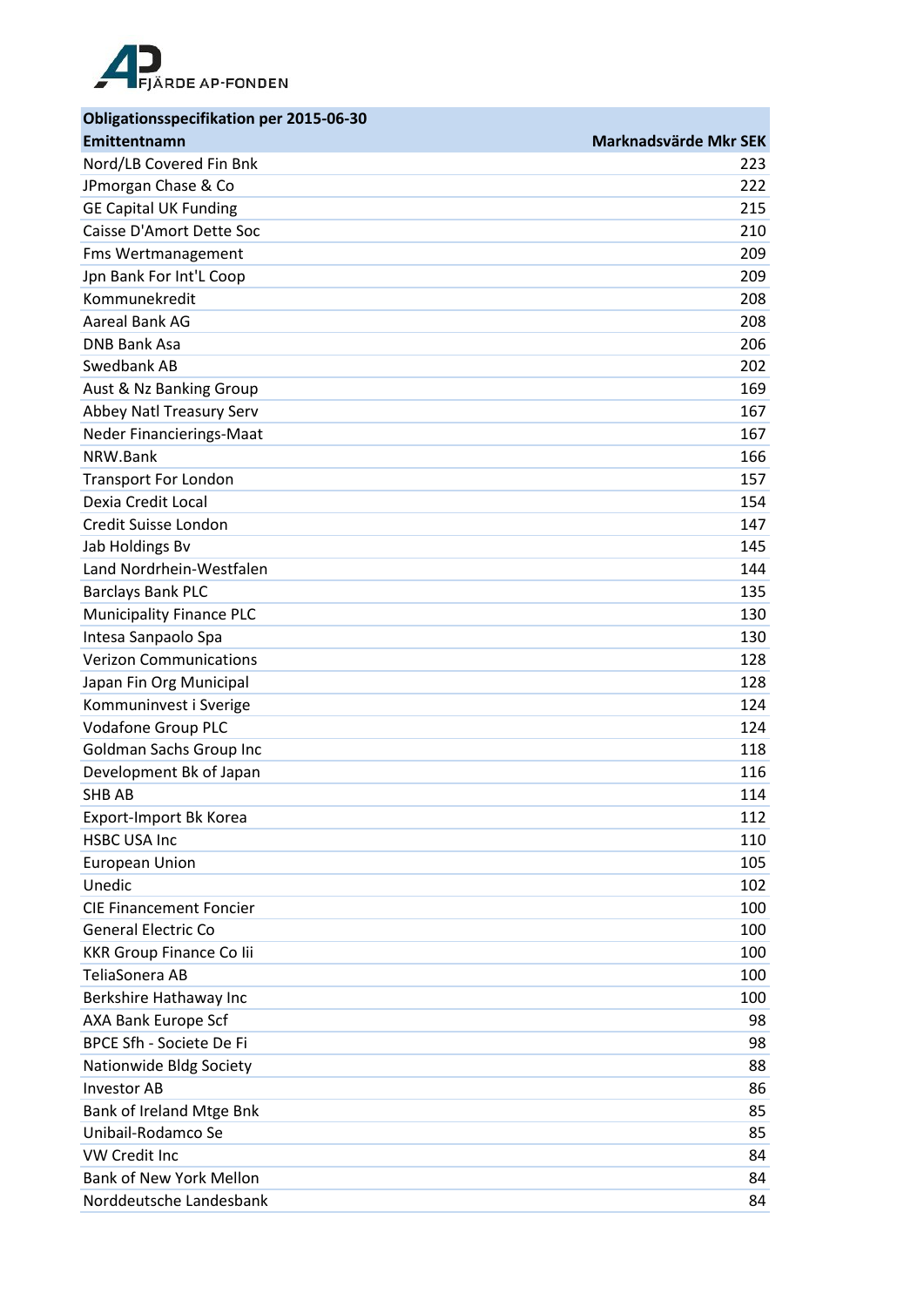

| <b>Obligationsspecifikation per 2015-06-30</b> |                       |
|------------------------------------------------|-----------------------|
| Emittentnamn                                   | Marknadsvärde Mkr SEK |
| <b>Telenor ASA</b>                             | 83                    |
| Landwirtsch. Rentenbank                        | 83                    |
| Pohjola Bank                                   | 77                    |
| <b>BMW Finance Nv</b>                          | 76                    |
| Daimler AG                                     | 75                    |
| City of Gothenburg                             | 75                    |
| Temasek Financial I Ltd                        | 71                    |
| Societe Generale Sfh                           | 69                    |
| <b>RWE Finance By</b>                          | 63                    |
| Cred Suis Gp Fun Ltd                           | 61                    |
| Home Depot Inc                                 | 60                    |
| <b>Telefonica Emisiones Sau</b>                | 58                    |
| Volkswagen Intl Fin Nv                         | 58                    |
| <b>Regency Centers Lp</b>                      | 57                    |
| <b>BP Capital Markets PLC</b>                  | 56                    |
| Rodamco Sverige AB                             | 53                    |
| Tvo                                            | 53                    |
| <b>Westpac Banking Corp</b>                    | 50                    |
| Eika Boligkreditt AS                           | 49                    |
| MetLife Glob Funding I                         | 49                    |
| <b>Bear Stearns Cos Llc</b>                    | 47                    |
| <b>Commonwealth Bank Aust</b>                  | 46                    |
| Rabobank Nederland                             | 45                    |
| National Australia Bank                        | 45                    |
| Novartis Capital Corp                          | 43                    |
| Daimler Finance Na LLC                         | 42                    |
| United Overseas Bank Ltd                       | 42                    |
| Citigroup Inc                                  | 42                    |
| Caisse Centrale Desjardn                       | 42                    |
| Morgan Stanley                                 | 42                    |
| Hutch Whampoa Int 12 li                        | 42                    |
| A.P. Moeller-Maersk A/S                        | 42                    |
| Vornado Realty LP                              | 41                    |
| Daimler Intl Finance By                        | 41                    |
| <b>Unilever PLC</b>                            | 40                    |
| La Banque Post Home Loan                       | 40                    |
| <b>Dominion Resources Inc</b>                  | 37                    |
| Freddie Mac                                    | 36                    |
| Microsoft Corp                                 | 36                    |
| Pernod-Ricard Sa                               | 35                    |
| Korea Development Bank                         | 34                    |
| <b>Swedish Match AB</b>                        | 34                    |
| Nike Inc                                       | 32                    |
| <b>HSBC Holdings PLC</b>                       | 30                    |
| American Intl Group                            | 29                    |
| <b>BNZ Intl Funding/London</b>                 | 28                    |
| <b>ING Bank Nv</b>                             | 26                    |